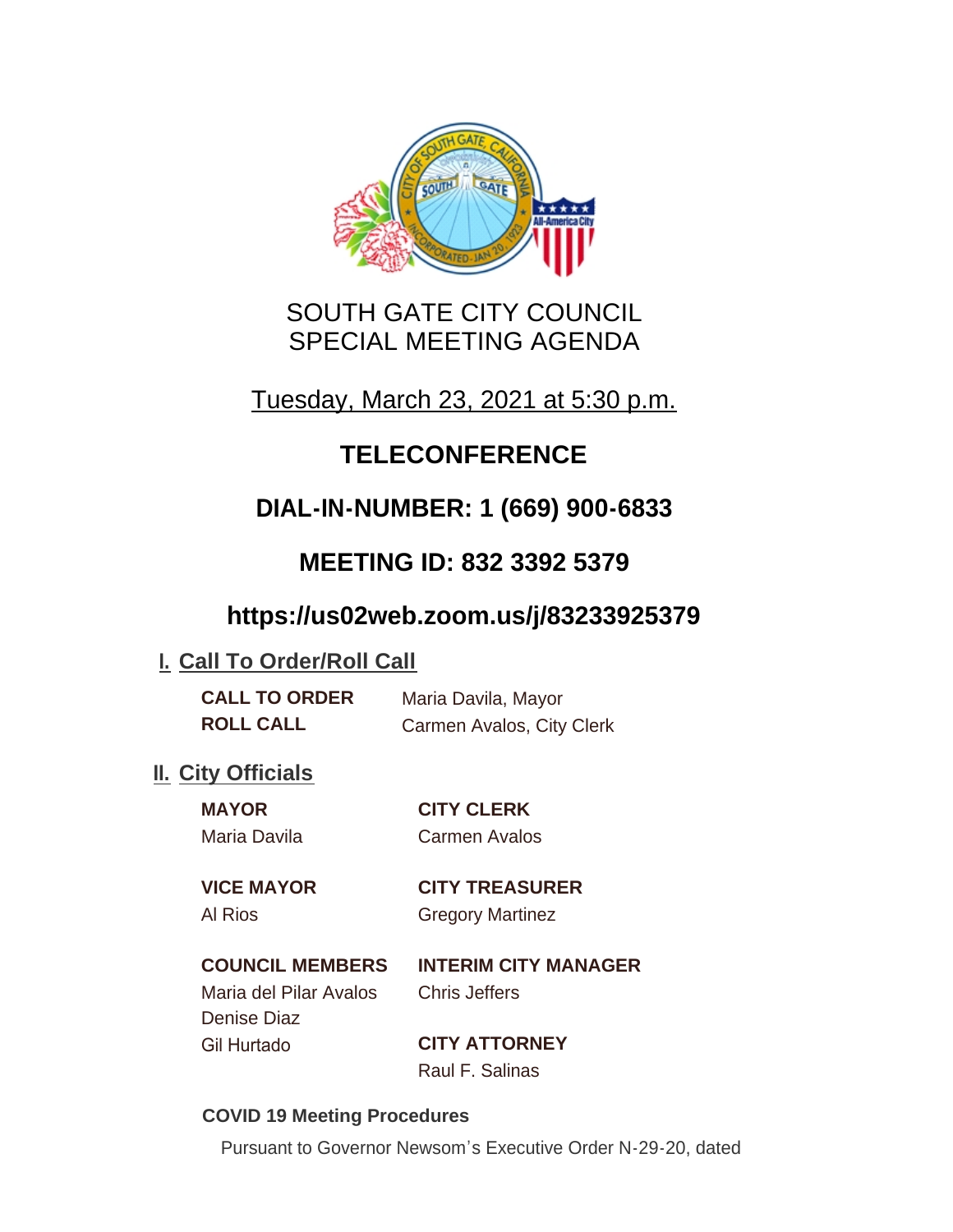March 17, 2020, members of the South Gate City Council, staff, and the public will participate in the March 23, 2021 meeting via a teleconference. To avoid exposure to COVID-19 this meeting will be held with City Council Members participating via teleconference by calling Dial-in-Number: 1 (669) 900-6833 and Meeting ID: 832 3392 5379 and https://us02web.zoom.us/j/83233925379

#### **Procedure for Participation:**

Any person wanting to participate may request to "speak" on an agenda item. Once acknowledged and authorized by the Mayor the person may speak. Alternatively, any person may submit comments on an item electronically by emailing cavalos@sogate.org. Submissions by email must be received *45 minutes* prior to the posted start time of the meeting if emailing subject/public comment. *All emails will be made part of the record, copies to City Council and filed.*

Subject line should read: **COMMENTS FOR ITEM \_\_\_\_\_, MEETING OF MARCH 23, 2021**.

Please note, you will enter the meeting muted, but if you want to comment on an Agenda Item or during the public comment portion of the Agenda, raise your hand or press \*9 at the appropriate time indicated by the Mayor. When you are selected to speak, you will hear that you are unmuted, this is the time to make your public comments. Your patience with these changes is appreciated as the City adjusts to new ways of conducting business during the COVID-19 pandemic. Thank you.

**Accessibility:** Reasonable accommodations for individuals with disabilities will be handled on a case-by-case basis and in accordance with the Americans with Disabilities Act and Governor Newsom's Executive Order N-29-20. Please call the Office of the City Clerk at 323.563.9510.

### **Meeting Compensation Disclosure III.**

Pursuant to Government Code Section 54952.3: Disclosure of compensation for meeting attendance by City Council Members is \$650 monthly regardless of the amount of meetings.

### **Closed Session: (ATTY) IV.**

#### **1. CONFERENCE WITH LEGAL COUNSEL - PENDING LITIGATION**

Pursuant to Government Code Section 54956.9(a), 54954.9(b)(3)(C)

- a. Gabriela Perez Negrete v. City of South Gate, et al.
- b. Rosemarie Mendoza, et al. v. City of Los Angeles, et al.
- c. Christopher J. Tindall v. City of South Gate
- d. George Schrader v. City of South Gate (WCAB)

Documents: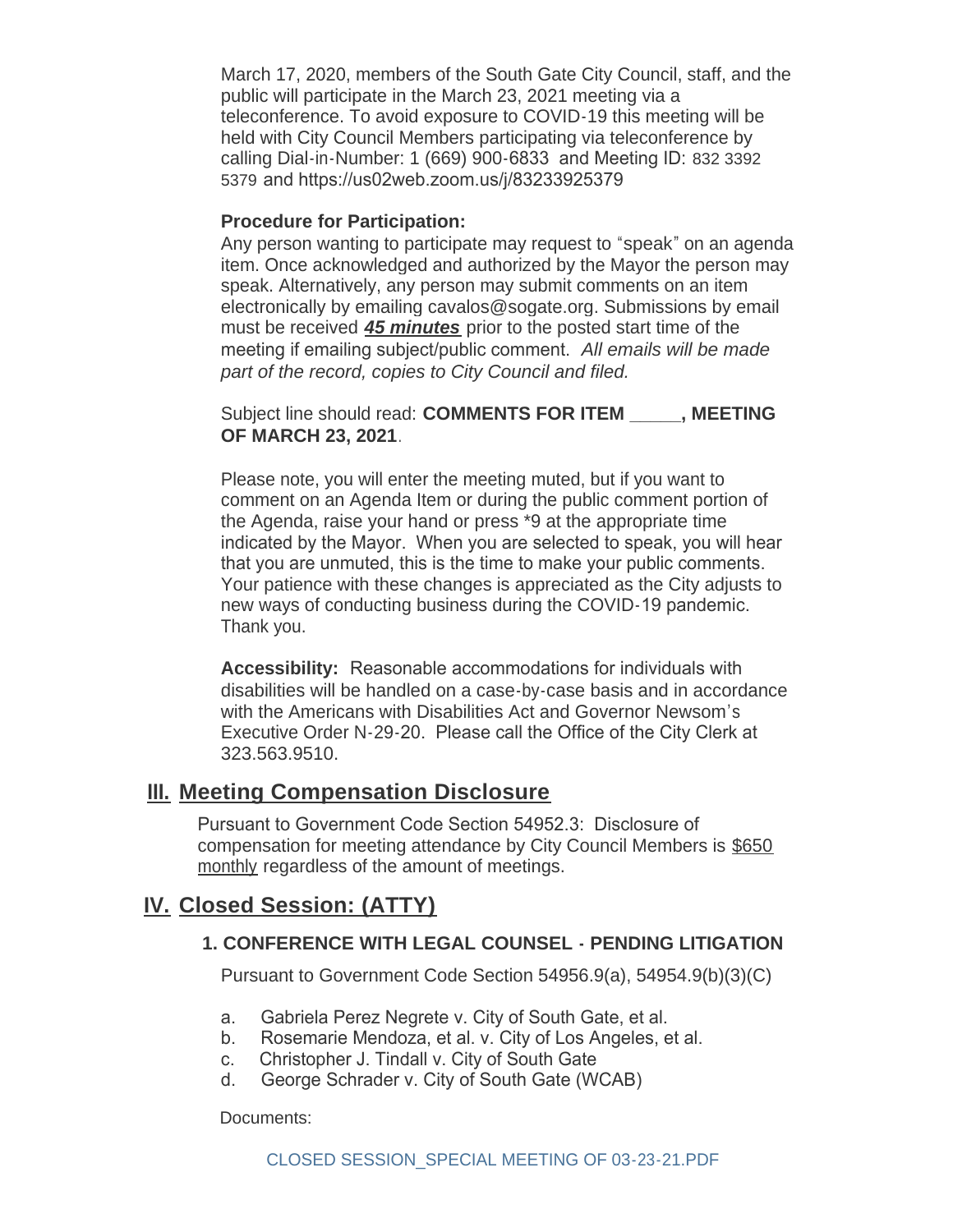### **Adjournment V.**

I, Carmen Avalos, City Clerk, certify that a true and correct copy of the foregoing Meeting Agenda was posted March 17, 2021 at 5:45 p.m. as required by law.

Carmen Avalos, CMC City Clerk

Materials related to an item on this Agenda submitted to the City Council after distribution of the agenda packet are available for public inspection in the City Clerk's Office

> 8650 California Avenue, South Gate, California 90280 (323) 563-9510 \* fax (323) 563-5411 \* [www.cityofsouthgate.org](http://www.cityofsouthgate.org/)

In compliance with the American with Disabilities Act, if you need special assistance to participate in the City Council Meetings, please contact the Office of the City Clerk.

Notification 48 hours prior to the City Council Meeting will enable the City to make reasonable arrangements to assure accessibility.